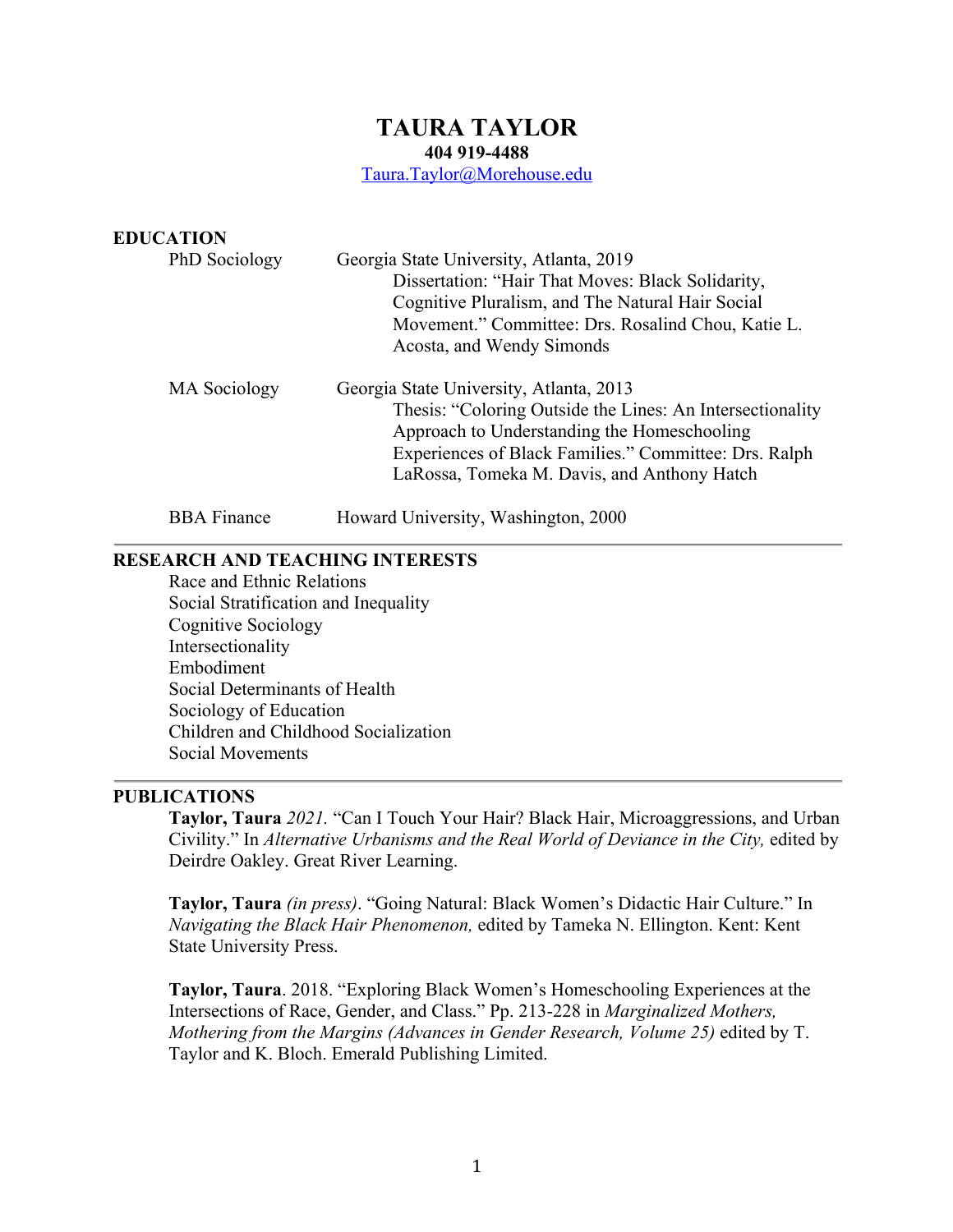**Taylor, Taura**. 2018. "Fatherhood, Resilience, and Black Men's Mental Health: Exploring the Contributions of Black Homeschooling Fathers." Pp. 235-249 in *The Handbook of Research on Black Males: Quantitative, Qualitative, & Multidisciplinary,*  edited by T. S. Ransaw, C.P. Gause, and R. Majors. Michigan: Michigan State University Press.

Wingfield, Adia Harvey and **Taura Taylor**. 2016. "Race, Gender, and Class in Entrepreneurship: Intersectional Counterframes and Black Business Owners." *Ethnic and Racial Studies* 39(9):1676-1696.

Harvey, Adia Wingfield and **Taura Taylor**. 2014. "Entrepreneurship as Empowerment: Agency, Racial Counterframing, and Black Business Owners' Decision-Making Processes," chapter submission *Racism: Global Perspectives, Coping Strategies and Social Implications,* Nova Publishers*.*

# **RESEARCH EXPERIENCE**

**Graduate Research Assistant**, Dr. Adia Harvey Wingfield, Georgia State University, College of Arts and Sciences, Sociology Department, *Spring 2011-Fall 2011:* Assisted with research study examining racial differences in motivations for entrepreneurship; contacted and interviewed study participants; transcribed study interviews; analyzed data; and co-authored two manuscripts. Research sponsored by Kauffman Foundation.

**Graduate Research Assistant,** Dr. Christine D. Thomas, Georgia State University, College of Education, Department of Middle and Secondary Education, *Spring 2008- Spring 2009:* Performed general tasks associated with ongoing graduate student research projects; complied and formatted notes; proofread graduate student submissions; and researched articles and literature related to mathematics education.

**Survey Researcher/Volunteer,** Drs. Erin Ruel, Deirdre Oakley, and Lesley Reid, Georgia State University, College of Arts and Sciences, Department of Sociology, *Summer 2008:* Conducted interviews and surveys for the Urban Health and Well-being Research Initiative for Neighborhoods in Transition project. Research sponsored by National Science Foundation.

## **TEACHING EXPERIENCE**

**Assistant Professor of Sociology,** Morehouse College, Division of Social and Cultural Studies *2021-Present.* Courses include: Introduction to Sociology, Social Problems, History of Social Thought, The Family, and African American Family.

**Lecturer,** Kennesaw State University, Department of Sociology and Criminal Justice, *2020-2021.* Courses include: Sociology of Deviance, Medical Sociology, Race and Ethnicity, and Introduction to Sociology.

**Adjunct Professor,** Oglethorpe University, Core Studies, *2020-2021.* Courses include: COR 201 and COR 202.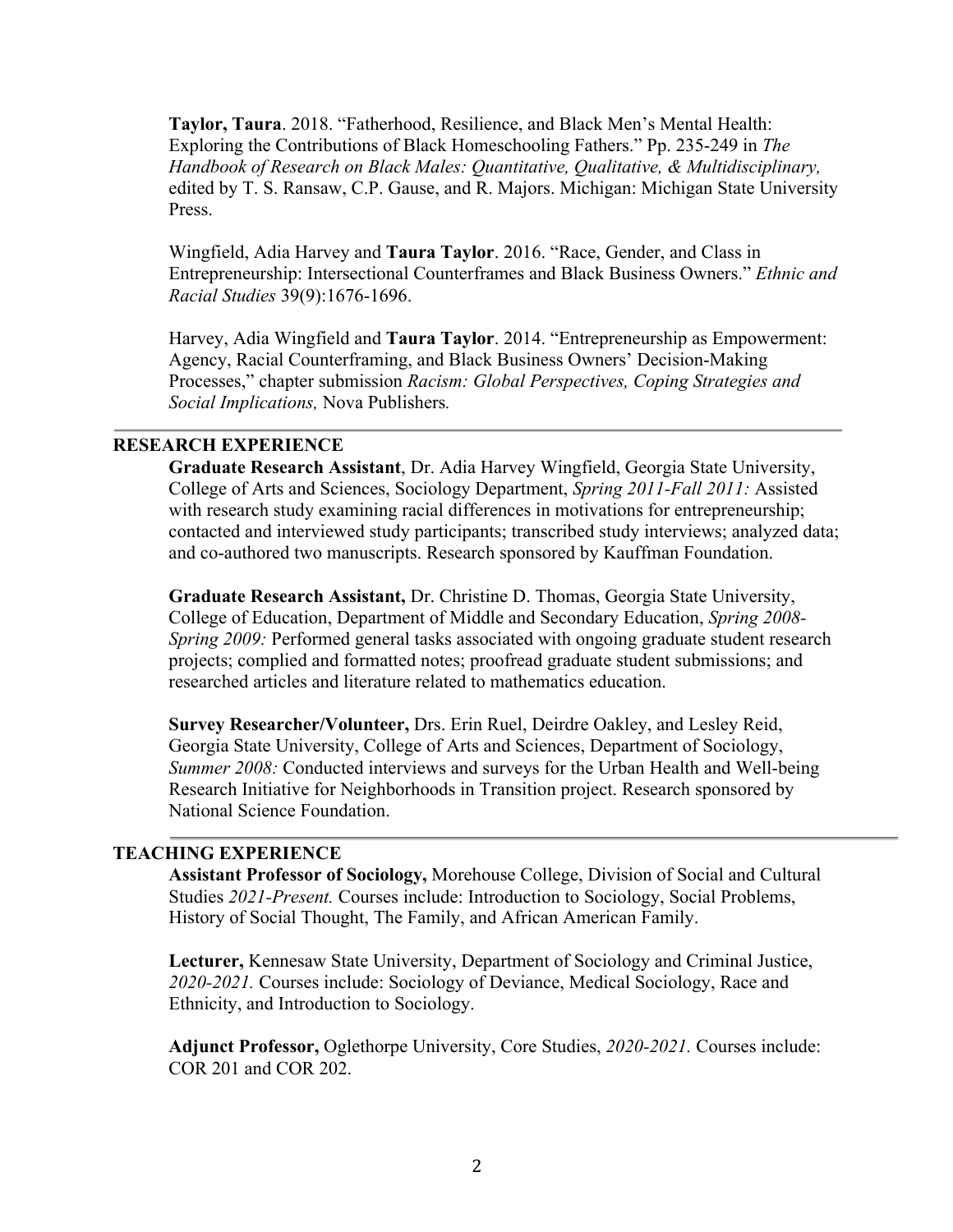**Visiting Lecturer,** Georgia State University, Department of Sociology: Cognition and Society, and African American Families, *Summer 2020*; Race and Ethnic Relations, and Issues in the African American Community, *Spring 2020;* Introduction to Sociology, and Sociological Theory, *Fall 2019.*

**Instructor,** Kennesaw State University, Department of Sociology and Criminal Justice, *2017-2019.* Courses included: Social Change and Modernization, Social Class and Mobility, Introduction to Sociology, Sociology of Gender, and Race and Ethnicity.

**Instructor,** Georgia State University, Department of Sociology, *2015-2017.* Courses included: Introduction to Sociology and Cognition and Society.

**Guest Lecturer,** Clark Atlanta University (2019), Georgia State University (2014), and St. Augustine's College (2011). Topics included: Black Feminist Thought: Controlling Images, Homeschooling: Ameliorating Racial Academic Disparities, Social Construction of Beauty: Black American Natural Hair, Bullying: Social Contexts and Social Consequences*.*

## **PROFESSIONAL EXPERIENCE**

**Our Bodies Ourselves Today,** Expert Panelist on Aging, *October 2021-Present.*

**Media Appearance,** BLACK WOMYN in America: Voices, of Liberation, Creativity, and Love, *Sophie's Parlor Women's Radio Collective, WPFW,* February 2, 2022.

**Media Appearance,** How the Natural Hair Movement Lead to the Natural Health Movement, *Koffee with Kaya Anchor Podcast,* May 13, 2020.

**Media Appearance,** Should Cosmetologists be Essential, *The Hair Debate, Facebook Live Interview,* April 26, 2020.

**Media Appearance,** Caregiving in the Time of Corona, *The Shape of Care Apple Podcast,* May 4, 2020.

**Media Appearance,** Natural Hair in Corporate America, Series 1-6*. Beauty Lifestyle Network*, Atlanta, Fall 2019*.*

**Owner,** The Nappy Parlor, Natural Hair Care and Beauty Salon, *January 2004-Present.*  The owner and operator of a natural hair care and beauty salon. Primary duties include: stylist, manager, and bookkeeper.

**Continuing Education Provider,** Natural Hair Care Basics for Professionals, Atlanta, *November 2011-Present.*

**Advisory Board Member,** My World Program, *April 2014-December 2017.* Primary duties included: developing resources, raising funds, and building awareness.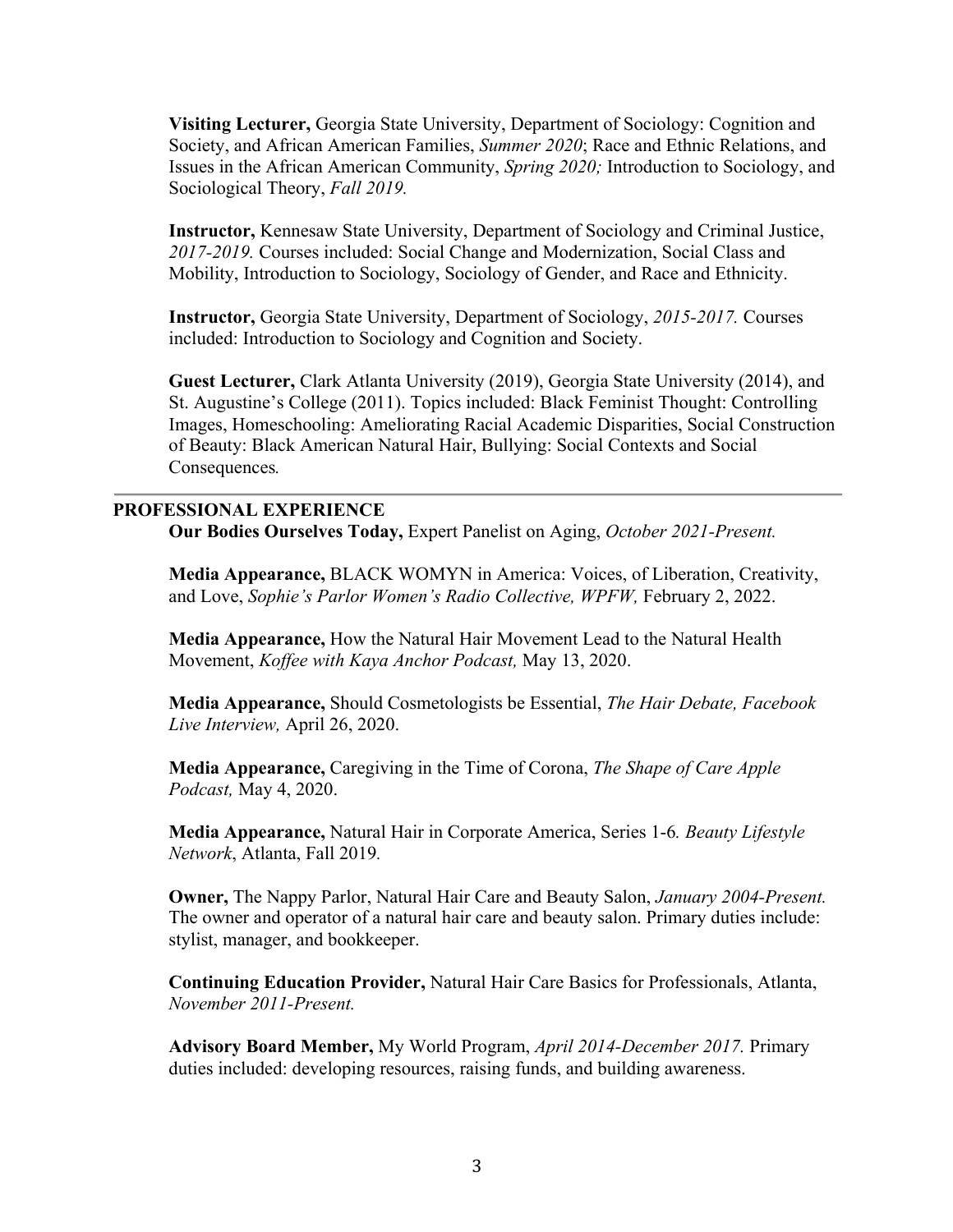**Facilitator,** Atlanta Chapter of the National Domestic Workers Alliance, *January 2017.*  Survey Skills Workshop.

**Facilitator,** Finding Your Voice: Breaking Through the Silence, Atlanta, Presented the topic, A Thoughtful Conversation about Beauty Conventions and Presentations of Self: How Beauty Ideals, Trends and Norms Affect Our Mental and Physical Well Being, *September 2015.*

**Guest Natural Hair Care Instructor,** Atlanta Natural Hair Care *Fall 2013;* Urbanbella Salon *Spring 2013;* Ritz Beauty Academy*, Fall 2012.*

**Media Appearance,** Natural Beauty Happy-To-Be Nappy documentary, *Summer 2011*.

**Facilitator,** Señor Dunker Campaign, San Pedro de Macorís, Dominican Republic: Presented the topic, Natural Hair Care and The Diaspora, *April 2010.*

**Auditor,** Georgia Department of Transportation, *September 2002-January 2004.* Performed audits and special analyses to ensure costs charge to GDOT by consultants, contractors, and other entities were accurate, reasonable, and complied with federal and state regulations.

# **ACADEMIC PARTICIPATION AND PRESENTATIONS**

**Panelist,** The Nelson Center for Entrepreneurship at Brown University Second Research Conference Examining Entrepreneurship at the Intersection of Women, Refugees, Immigrants, Allyship, and Anti-Black Racism, *June 2021.*

**Panelist**, "Good Hair/Good Mother, Bad Hair/Bad Mother: How Natural Hair Constructs Black Motherhood," Southern Sociological Society, *April 2021*.

**Presenter,** "It's Absolutely Beautiful to Me Now: Consciousness-Raising in the Natural Hair Thought Community," American Sociological Association, *August 2020*.

**Round Table Discussant,** "Black Solidarity, Cognitive Pluralism, and the Natural Hair Social Movement," American Sociological Association, Seattle, *August 2016.*

**Presenter,** "It is Not What is on Your Head but What is in Your Head: How Culture and Social Location Affect our Perception of Beauty," Georgia State University, Conference on Glorious HAIR and Academic Identities, Atlanta, *June 2016.*

**Presenter**, "Naturalista Hair Care Basics 101," Georgia State University, Conference on Glorious HAIR and Academic Identities, Atlanta, *June 2016.*

**Panelist,** Morehouse College, Topic: Black Images and Perceptions, *April 2014*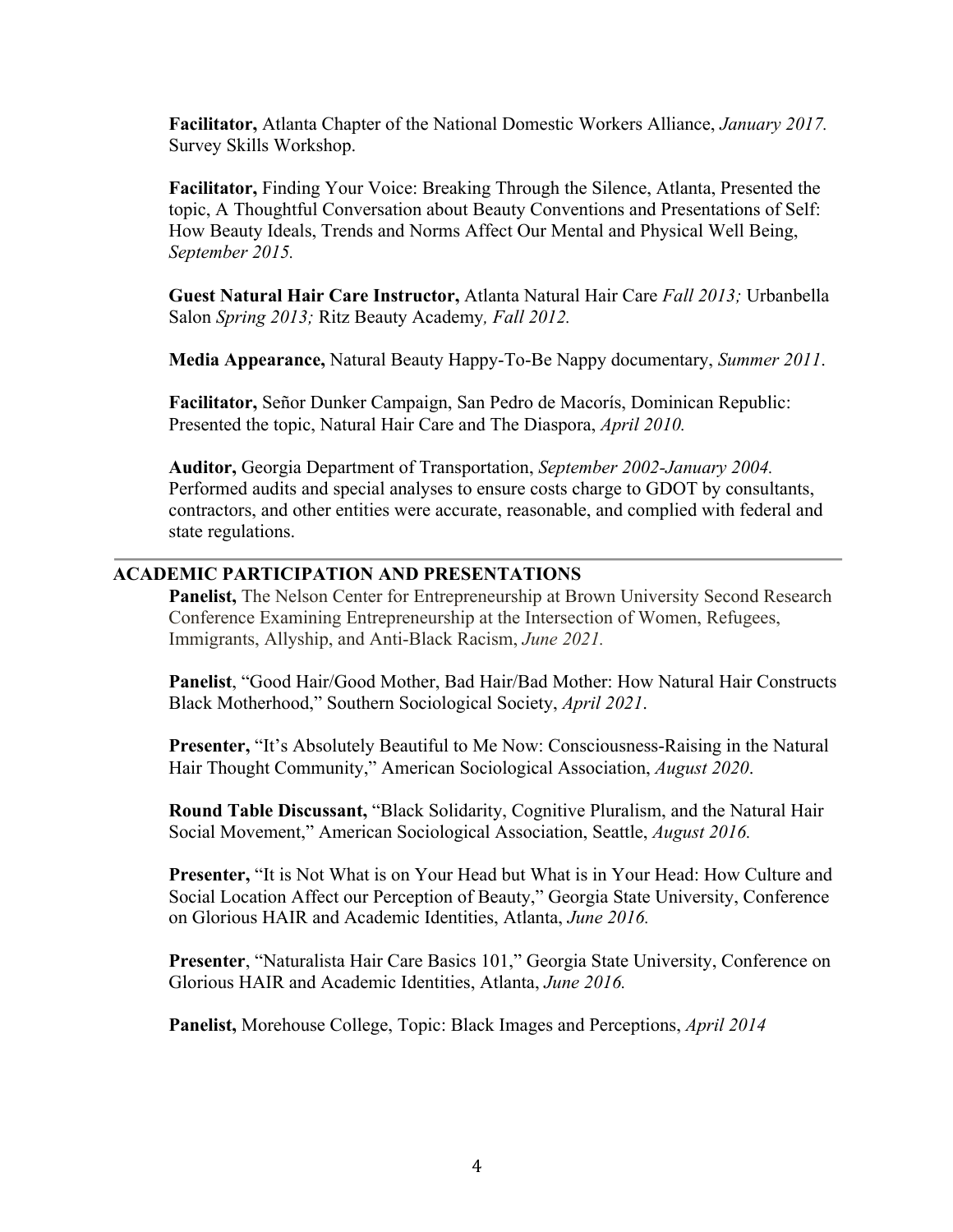**Presider,** Author Meets Critic Session, Enobong Hannah Branch's *Opportunity Denied: Limiting Black Women to Devalued Work,* Southern Sociological Society, Atlanta, *April 2013.*

**Round Table Discussant,** "Coloring Outside the Lines: How Black Families Identify within the Homeschooling Movement," American Sociological Association, Las Vegas, *August 2011.*

## **PROFESSIONAL SERVICE / COMMITTEE MEMBERSHIP**

**Advisor,** Morehouse Sociology Association, *November 2021-Present* **Committee Member,** Student Welfare Committee, *November 2021-Present* **Committee Member,** Search Committee for Associate Provost for Pedagogy and Assessment, *October 2021-November 2021*

#### **INSTRUCTIONAL TRAINING**

John Hopkins Certified COVID-19 Contact Tracing Sociology 9001: Teaching Internship Sociology 9000: Teaching Sociology Prepped Courses: Introduction to Social Problems *Spring 2014*; TCSG Health and Safety, Course, *Spring 2014*.

# **PROFESSIONAL MEMBERSHIPS**

American Sociological Association Sociologists for Women in Society Southern Sociological Society Urban Affairs Association

## **REFERENCES**

Dr. Katie L. Acosta Associate Professor Department of Sociology, Georgia State University Phone: 404 413-6546 Email: kacosta@gsu.edu

Dr. Dawn Baunach Associate Provost School of History and Sociology, Georgia Institute of Technology Email: dawn.baunach@gatech.edu

Dr. Rosalind Chou Associate Professor Department of Sociology, Georgia State University Phone: 404 413-6523 Email: rchou@gsu.edu